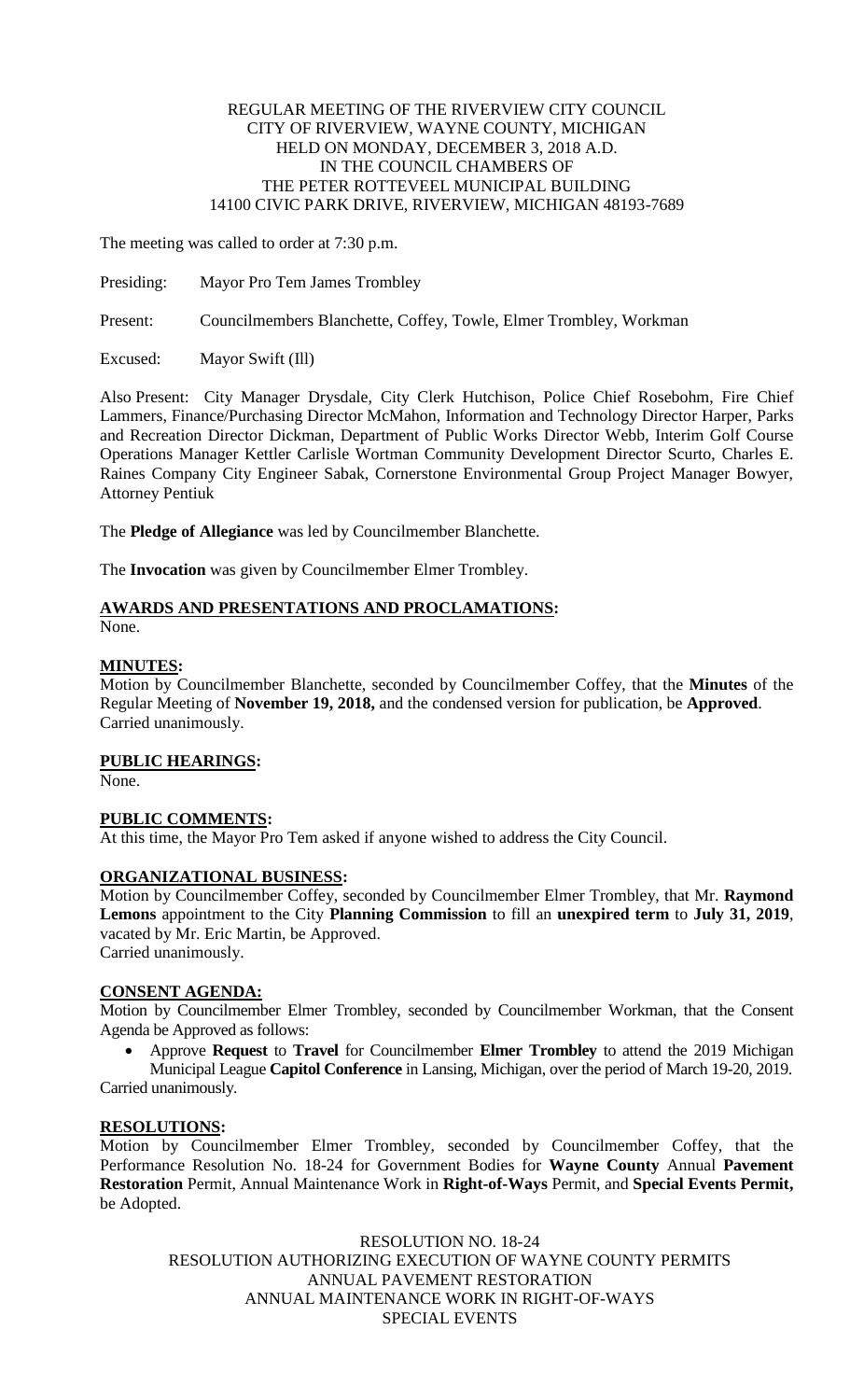At the Regular Meeting of the Riverview City Council on 3rd day of December, 2018, the following resolution was offered:

- WHEREAS, the City of Riverview, (hereinafter the "Community'') periodically applies to the County of Wayne Department of Public Services, Engineering Division Permit Office (hereinafter the "County") for permits to conduct emergency repairs, annual maintenance work, and for other purposes on local and County roads located entirely within the boundaries of the Community, as needed from time to time to maintain the roads in a condition reasonably safe and convenient for public travel;
- WHEREAS, pursuant to Act 51 of 1951, being MCL 247,651 et seq.} the County permits and regulates such activities noted above and related temporary road closures;
- NOW, THEREFORE, BE IT RESOLVED, in consideration of the County granting such permit (hereinafter the "Permit"), the Community agrees and resolves that:

Any work performed for the Community by a contractor or subcontractor will be solely as a contractor for the Community and not as a contractor or agent of the County. Any claims by any contractor or subcontractor will be the sole responsibility of the Community. The County shall not be subject to any obligations or liabilities by vendors and contractors of the Community, or their subcontractors.

The Community shall take no unlawful action or conduct, which arises either directly or indirectly out of its obligations, responsibilities, and duties under the Permit which results in claims being asserted against or judgment being imposed against the County, and all officers, agents and employees thereof pursuant to a maintenance contract. In the event that same occurs, for the purposes of the Permit, it will be considered a breach of the Permit thereby giving the County a right to seek and obtain any necessary relief or remedy, including, but not by way of limitation, a judgment for money damages.

With respect to any activities authorized by Permit, when the Community requires insurance on its own or its contractor's behalf, it shall also require that such policy include as named insured the County of Wayne and all officers, agents and employees thereof.

The incorporation by the County of this Resolution as part of a permit does not prevent the County from requiring additional performance security or insurance before issuance of a Permit.

This Resolution stipulates that the requesting Community shall, at no expense to Wayne County, provide necessary police supervision, establish detours and post all necessary signs and other traffic control devices in accordance with the Michigan Manual of Uniform Traffic Control Devices.

This Resolution stipulates that the requesting Community shall assume full responsibility for the cost of repairing damage done to the County road during the period of road closure or partial closure.

This Resolution shall continue in force from the date of execution until cancelled by the Community or the County with no less than thirty (30) days prior written notice to the other party. It will not be cancelled or otherwise terminated by the Community with regard to any Permit which has already been issued or activity which has already been undertaken.

The Community stipulates that it agrees to the terms of the County of Wayne permit at the time a permit is signed by the Community's authorized representative.

BE IT FURTHER RESOLVED that the following individuals are authorized in their official capacity as the Community's authorized representative to sign and so bind the Community to the provisions of any and all permits applied for to the County of Wayne, Department of Public Services Engineering Division Permit Office for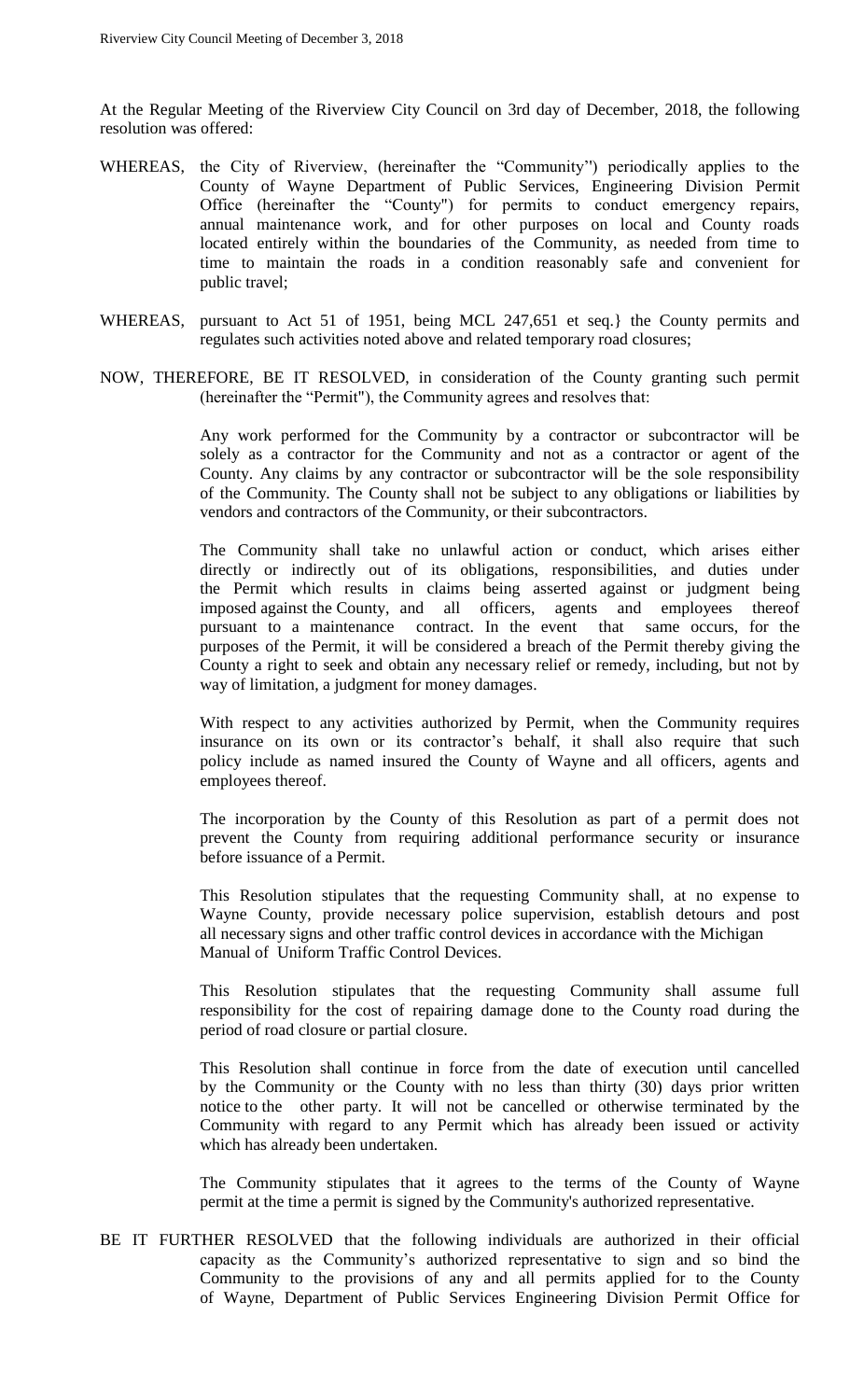necessary permits from time to time to work within County road right-of-way or local roads on behalf of the Community. Jeff Webb – Director of the Department of Public Works

Ron Tabor – Supervisor of the Department of Public Works

AYES: Mayor Pro Tem James Trombley, Councilmembers Blanchette, Coffey, Towle, Elmer Trombley, Workman NAYS: None. EXCUSED: Mayor Swift ADOPTED this 3rd day of December, 2018.

I HEREBY CERTIFY that the foregoing is a true and correct copy of a resolution adopted by the City Council of the City of Riverview, County of Wayne, Michigan, on this 3<sup>rd</sup> day of December, 2018.

> Cynthia M. Hutchison, CMC City Clerk

\_\_\_\_\_\_\_\_\_\_\_\_\_\_\_\_\_\_\_\_\_\_\_\_\_\_\_\_\_\_\_\_\_

Motion by Councilmember Coffey, seconded by Councilmember Elmer Trombley, that Resolution18- 25, Performance and Performance and Indemnification Commitment for Government Bodies for State of Michigan (**MDOT**) Annual Permit for **Work** on **State Highways**, be Adopted. Carried unanimously.

2207B (11/16)

# RESOLUTION NO. 18-25 Michigan Department PERFORMANCE RESOLUTION FOR Of Transportation GOVERNMENTAL AGENCIES

*This Performance Resolution is required by the Michigan Department of Transportation for purposes of issuing to a municipal utility an ''Individual Permit for Use of State Highway Right of Way'', or an ''Annual Application and Permit for Miscellaneous Operations Within State Highway Right of Way''*.

#### RESOLVED WHEREAS, the CITY OF RIVERVIEW

hereinafter referred to as the "GOVERNMENTAL AGENCY," periodically applies to the Michigan Department of Transportation, hereinafter referred to as the "DEPARTMENT," for permits, referred to as ''PERMIT,'' to construct, operate, use and/or maintain utilities or other facilities, or to conduct other activities, on, over, and under State Highway Right of Way at various locations within and adjacent to its corporate limits;

NOW, THEREFORE, in consideration of the DEPARTMENT granting such PERMIT, the GOVERNMENTAL AGENCY agrees that:

- 1. Each party to this Agreement shall remain responsible for any claims arising out of their own acts and/or omissions during the performance of this Agreement, as provided by law. This Agreement is not intended to increase either party's liability for, or immunity from, tort claims, nor shall it be interpreted, as giving either party hereto a right of indemnification, either by Agreement or at law, for claims arising out of the performance of this Agreement.
- 2. If any of the work performed for the GOVERNMENTAL AGENCY is performed by a contractor, the GOVERNMENTAL AGENCY shall require its contractor to hold harmless, indemnify and defend in litigation, the State of Michigan, the DEPARTMENT and their agents and employee's, against any claims for damages to public or private property and for injuries to person arising out of the performance of the work, except for claims that result from the sole negligence or willful acts of the DEPARTMENT, until the contractor achieves final acceptance of the GOVERNMENTAL AGENCY. Failure of the GOVERNMENTAL AGENCY to require its contractor to indemnify the DEPARTMENT, as set forth above, shall be considered a breach of its duties to the DEPARTMENT.
- 3. Any work performed for the GOVERNMENTAL AGENCY by a contractor or subcontractor will be solely as a contractor for the GOVERNMENTAL AGENCY and not as a contractor or agent of the DEPARTMENT. The DEPARTMENT shall not be subject to any obligations or liabilities by vendors and contractors of the GOVERNMENTAL AGENCY, or their subcontractors or any other person not a party to the PERMIT without the DEPARTMENT'S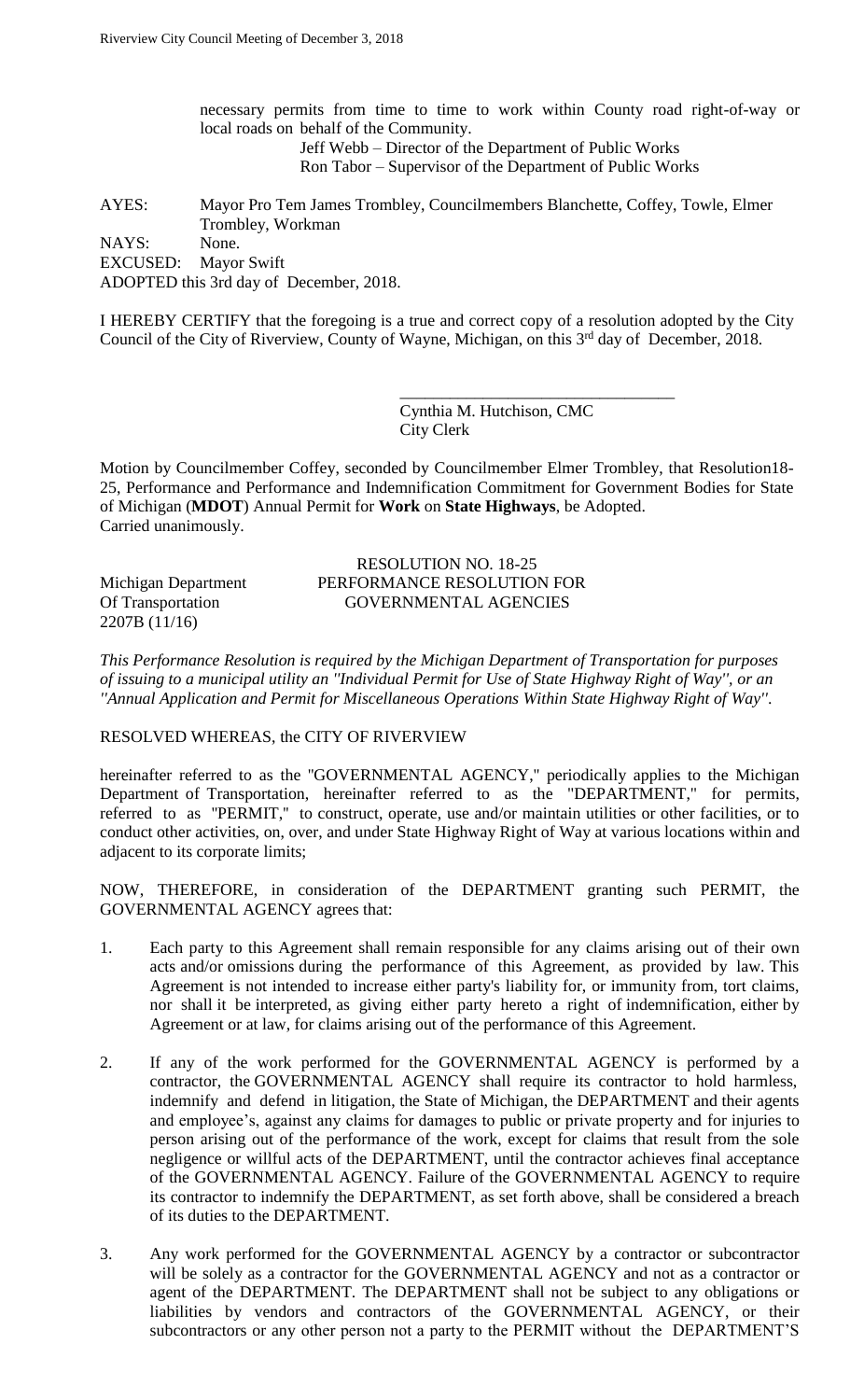specific prior written consent and notwithstanding the issuance of the PERMIT. Any claims by any contractor or subcontractor will be the sole responsibility of the GOVERNMENTAL AGENCY.

- 4. The GOVERNMENTAL AGENCY shall take no unlawful action or conduct, which arises either directly or indirectly out of its obligations, responsibilities, and duties under the PERMIT which results in claims being asserted against or judgment being imposed against the State of Michigan, the Michigan Transportation Commission, the DEPARTMENT, and all officers, agents and employees thereof and those contracting governmental bodies performing permit activities for the DEPARTMENT and all officers, agents, and employees thereof, pursuant to a maintenance contract. In the event that the same occurs, for the purposes of the PERMIT, it will be considered as a breach of the PERMIT thereby giving the State of Michigan, the DEPARTMENT, and/or the Michigan Transportation Commission a right to seek and obtain any necessary relief or remedy, including, but not by way of limitation, a judgment for money damages.
- 5. The GOVERNMENTAL AGENCY will, by its own volition and/or request by the DEPARTMENT, promptly restore and/or correct physical or operating damages to any State Highway Right-of-Way resulting from the installation construction, operation and/or maintenance of the GOVERNMENTAL AGENCY'S facilities according to a PERMIT issued by the DEPARTMENT.
- 6. With respect to any activities authorized by a PERMIT, when the GOVERNMENTAL AGENCY requires insurance on its own or its contractor's behalf it shall also require that such policy include as named insured the State of Michigan, the Transportation Commission, the DEPARTMENT, and all officers, agents, and employees thereof and those governmental bodies performing permit activities for the DEPARTMENT and all officers, agents, and employees thereof, pursuant to a maintenance contract.
- 7. The incorporation by the DEPARTMENT of this resolution as part of a PERMIT does not prevent the DEPARTMENT from requiring additional performance security or insurance before issuance of a PERMIT.
- 8. This resolution shall continue in force from this date until cancelled by the GOVERNMENTAL AGENCY or the DEPARTMENT with no less than thirty (30) days prior written notice provided to the other party. It will not be cancelled or otherwise terminated by the GOVERNMENTAL AGENCY with regard to any PERMIT which has already been issued or activity which has already been undertaken.

BE IT FURTHER RESOLVED that the following position(s) are authorized to apply to the DEPARTMENT for the necessary permit to work within State Highway Right of Way on behalf of the GOVERNMENTAL AGENCY.

> *Title and/or Name*: Director of Public Works Supervisor of Public works

I HEREBY CERTIFY that the foregoing is a true copy of a resolution adopted by the City Council of the City of Riverview of Wayne County, at a Regular meeting held on the  $3<sup>rd</sup>$  day of December, A.D. 2018.

> \_\_\_\_\_\_\_\_\_\_\_\_\_\_\_\_\_\_\_\_\_\_\_\_\_\_\_\_\_\_\_\_\_\_\_\_\_\_\_\_\_\_ Cynthia M. Hutchison, CMC, City Clerk

**ADMINISTRATION:** None.

**ORDINANCES**: None.

**OTHER BUSINESS:** None.

**CLOSED SESSION:** None.